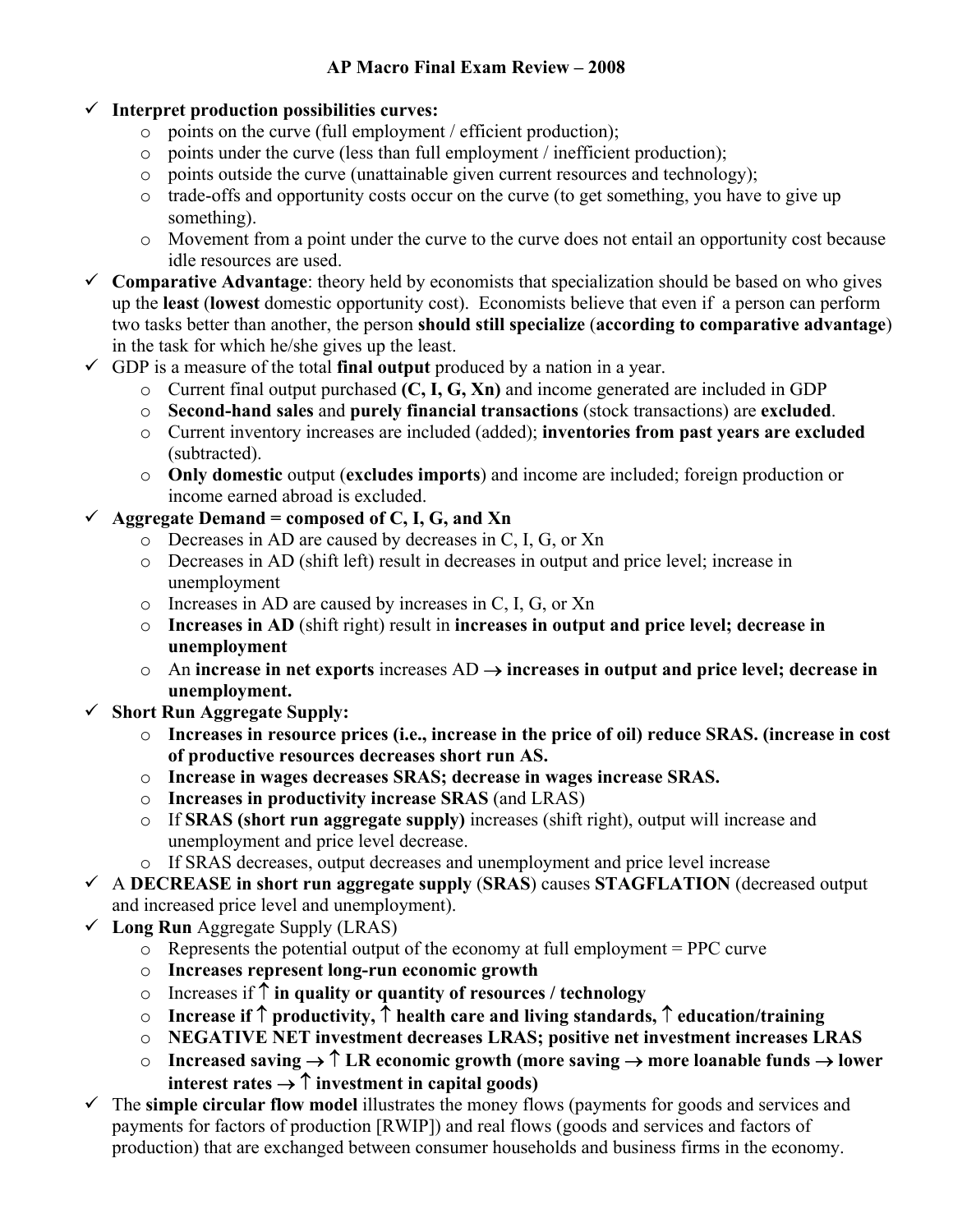- o **Consumer households demand goods and services in the product market** and **supply factors of production in the factor (resource) market.**
- o **Business firms are demanders of factors of production in the resource** (**factor**) markets and **suppliers of goods and services in the product** markets.
- $\checkmark$  The Federal Reserve is our nation's central banking system. It conducts monetary policy by:
	- o The Federal Reserve can increase the money supply by BUYING (purchasing) government securities (bonds) on the open market, decreasing the reserve requirement or decreasing the discount rate.
		- An **increase in the money supply is an expansionary Monetary** policy designed to fight **recession.**
		- An **increase in the money supply** (shifts the  $S_M$  to the right) **decreases interest rates** →↑ **business investment spending** and consumption → ↑ AE → ↑ **AD**
		- ↑ S<sub>M</sub> increases output and price level and decreases unemployment
	- o The Federal Reserve can **decrease the money supply by SELLING government securities** (bonds) on the open market, **increasing the reserve requirement or increasing the discount rate**.
		- A **decrease in the money supply is a contractionary (restrictive) monetary policy** designed to **fight inflation**.
		- A **decrease in the money supply** (shifts the  $S_M$  to the left) **increases interest rates**  $\rightarrow \downarrow$ **business investment spending and consumption**  $\rightarrow \downarrow$  **AE**  $\rightarrow \downarrow$  **AD**
		- ↓ **money supply decreases output and price level** and **increases unemployment** in the short run
		- an open market sale of government securities (bonds) increases interest rates and decreases the total amount of loans made by commercial banks.

## 9 **Fiscal policy:**

- o **Expansionary: increase government spending and/or decrease taxes**
	- Used to fight recession
	- $\uparrow$   $\uparrow$  G  $\rightarrow$   $\uparrow$  AD
	- $\blacktriangleright$  **T** → increase in disposable income  $\rightarrow$   $\uparrow$  **C**  $\rightarrow$   $\uparrow$  **AD**
	- **increases output and price level and decreases unemployment in the short run.**
- o **Crowding Out Effect** --- **increase in government borrowing** (deficit due to expansionary fiscal policy) increases the demand for loanable funds and **raises real interest rates**. This increase in interest rates **reduces business investment** spending (crowds-out **private sector** investment)

## o **Contractionary**: decrease government spending and/or increase taxes

- Used to fight inflation
- $\downarrow$ **G** →  $\downarrow$  AD
- ↑**T** →**decrease in disposable income** → ↓**C** → ↓**AD**
- **decreases output and price level; increases unemployment**
- $\checkmark$  Aggregate Demand = C + I + G + Xn; therefore, any increase in C, I, G, or Xn will increase AD and any decrease in C, I, G, or Xn will decrease AD.
- $\checkmark$  An **inflationary gap** means that too much spending is occurring in the economy; spending exceeds the full employment (potential) level of output.
	- o An inflationary gap can be eliminated by:
		- **Contractionary** (restrictive) monetary (decrease money supply → ↑ **interest rates)**
		- **contractionary (restrictive) fiscal policy (**↓**G or** ↑**T)**
		- **Decrease in X, I, G or Xn**
- $\checkmark$  **Real** GDP is output adjusted for price level changes (inflation); **nominal** GDP has not been adjusted for price level changes (inflation). The difference between real and nominal GDP is the amount of inflation (or deflation) that is occurring.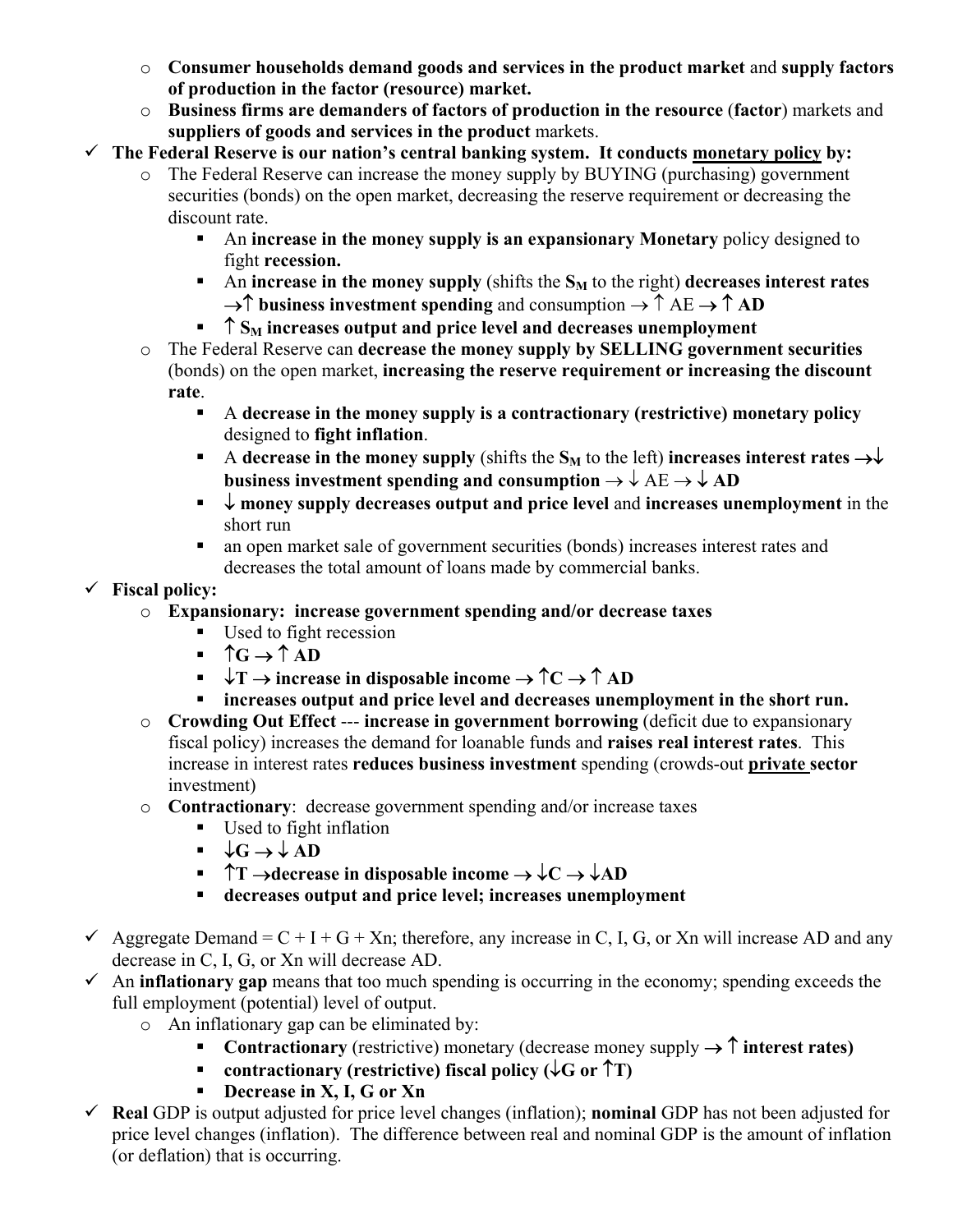- o **If nominal GDP is increasing at a higher rate than real GDP, the price level is rising (inflation)**
- $\checkmark$  Unemployment = percent of the labor force out of work **but looking for a job** 
	- o Discouraged workers are out of work but have given up looking for a job (**NOT** counted in unemployment rate) – this makes the **unemployment rate less accurate** as a general picture of unemployment
	- o A natural rate of unemployment exists at full employment (Yf)
	- o **Structural unemployment** --- workers **skills are obsolete** due to changes in the economy (i.e., workers replaced by robots)
	- o Cyclical unemployment --- workers lose jobs due to recession
	- o Frictional unemployment --- in between jobs; looking for first job; seasonal unemployment (i.e. construction)
- $\checkmark$  Banks create money by making loans and creating checkable deposits.
	- o A **single bank can create money by the amount of its excess reserves**.
	- o The **banking system** can create money by a **multiple** of the initial excess reserves.
	- o **Excess reserves** = actual reserves required reserves
	- $\circ$  Required reserves = reserve requirement x deposit
	- $\circ$  Deposit multiplier = 1/reserve requirement
	- $\circ$  Banking system \$ created = multiplier x the initial excess reserves
	- o Two factors that lessen the money creating potential of the banking system are: currency drains (people hold more of their money as currency) and banks not loaning out all of the excess reserves.
- $\checkmark$  **Automatic stabilizers** (nondiscretionary fiscal policy actions) work automatically to slow the economy during inflation (reduce transfer payments and increase tax revenues) and expand the economy during recession (increase transfer payments and decrease tax revenues) **WITHOUT the necessity of new legislation**.
- 9 **Net export effect:** 
	- o decrease in interest rates decreases foreign demand for U.S. bonds/securities (decrease capital inflow to U.S).
	- o **Decrease in foreign demand for U.S. bonds decreases** the demand for the dollar → **depreciation of the**  $\mathbf{s} \rightarrow \hat{\mathbf{\Gamma}}$  Xn
	- o **Increase in interest rates increases foreign demand for U.S. bonds/securities (increases capital inflow to U.S.)**
	- o **Increase in foreign demand for U.S. bonds increases the demand for the dollar** → **appreciation of the**  $\$\rightarrow$  **decrease in Xn**
	- o **If dollar appreciates, imports seem cheaper (increase U.S. imports) and exports seem more expensive to foreign consumers (decrease U.S. exports); therefore, Xn decreases.**
	- o **If dollar depreciates, imports seem more expensive (decrease imports) and U.S. exports seem cheaper to foreign consumers (increase exports); therefore, Xn increases.**
- 9 **Open market purchase of bonds (by FED)** →↑ **money supply** → ↓ **interest rate** → ↓ demand for U.S. bonds by foreign investors  $\rightarrow \downarrow$  demand for dollar in foreign exchange markets (depreciate)
- $\checkmark$  ↑ deficit spending by government  $\to$  increased demand for loanable funds  $\checkmark$  real interest rates  $\to \checkmark$ **business investment**
- $\checkmark$  The spending multiplier: changes in AE (example: change in C, I, G or Xn)  $\to$  larger increase in income and output (some spending leads to more spending).
	- o **Balanced budget multiplier (G and T increase by the same amount or decrease by the same amount) = 1 x the change in G.** (Ex.  $\uparrow$ G and T by \$10 billion =  $\uparrow$  GDP of \$10 billion)
	- o **A change in G has a greater impact on GDP than a change in T.**
- $\checkmark$  Simultaneous expansionary monetary and fiscal policies will increase unemployment but the effect **on interest rates is indeterminate (exp. fiscal policy increases interest rates and exp. monetary policy decreases interest rates).**